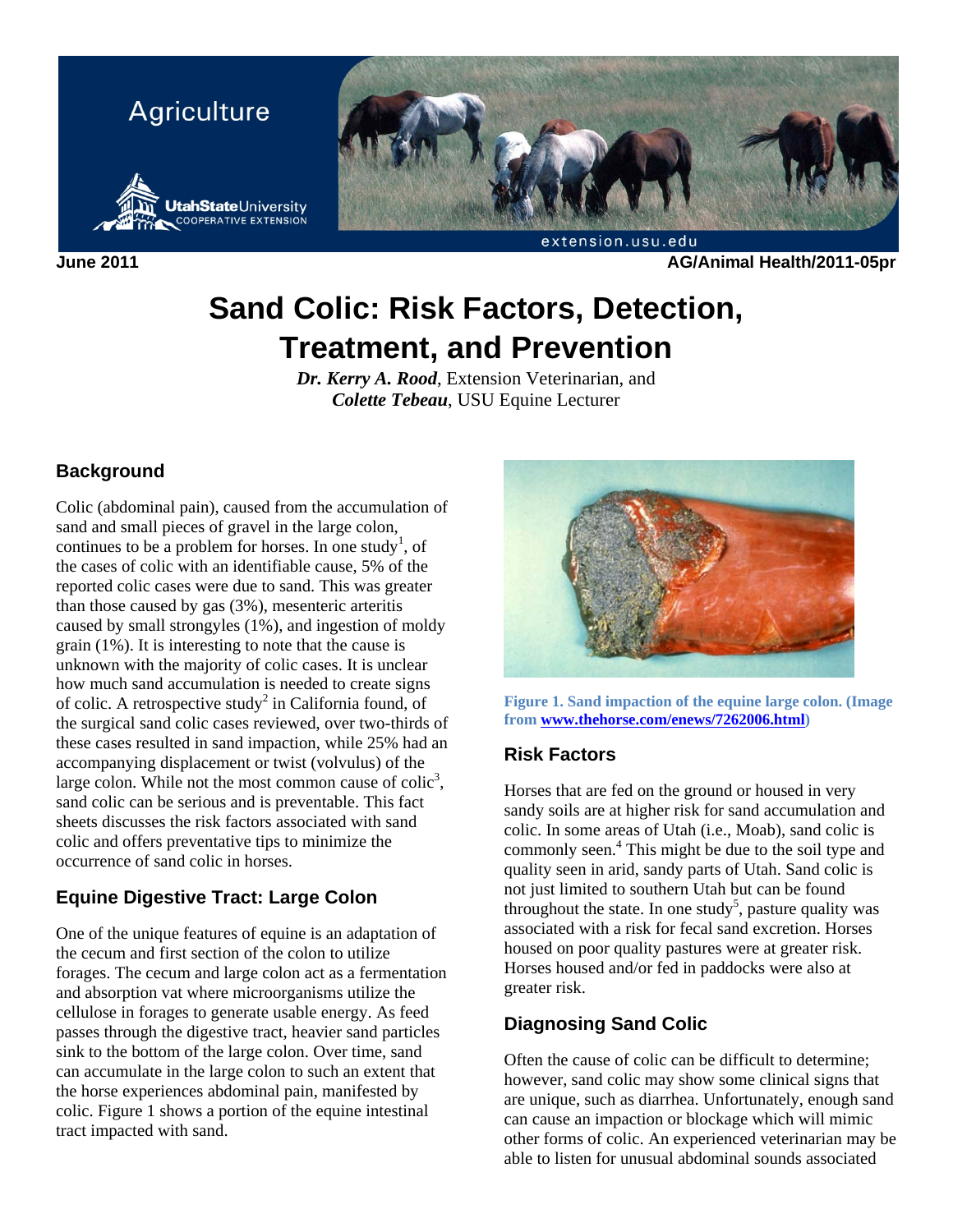with the large colon. They have been described as similar to water and sand at the beach. This method has proven to be effective and sensitive in diagnosing sand in the large colon. $<sup>6</sup>$  Abdominal radiographs have also</sup> been used to diagnose accumulation of sand in the large colon. This requires technique and equipment that might not be readily available to the average veterinarian. Another more common technique for determining if there is an accumulation of sand is to look for it in the feces. If there is sand present in the feces, then the assumption can be made that sand is settling into the large colon.

These techniques are fairly straightforward and use the concept that heavy particles fall to the bottom in solution while lighter ones remain suspended. Think of the theory behind panning for gold. One method uses an empty, clean bucket. With a gloved hand, gather some fresh fecal material (about 5 to 8 biscuits or a good handful) directly from the rectum or from the top of a fecal pile of the horse in question; being careful not to select fecal material that has come in direct contact with the ground and sand (Figure 2).



**Figure 2. Obtaining a fecal sample to evaluate for sand colic, being careful to take a sample from material that has not come in contact with the ground (sand).** 

Place the fecal material in a bucket and fill half full with clean water. It might be noted here to only fill the bucket to a level that does not go over the glove cuff when mixing. With the same gloved hand, break up the fecal biscuits in the water and mix well (Figure 3).

After letting the mixture sit for a minute or so, pour off most of the water, being careful not to pour off too much. Repeat the mixing and diluting with water several times. Finally, slowly and carefully empty the bucket. At the end, any sand will be left behind and noticed in the crease between the sidewall and bottom of the bucket (Figure 4).



**Figure 3. Mixing the feces with water in a bucket. Note that the water level should not exceed that of the glove cuff.** 



**Figure 4. Sand and small pieces of gravel left in the bucket (arrow) after the water mixture is poured off.** 

A similar method also uses a long-sleeved, large animal OB glove and fecal material. While holding a small amount of fecal material in the palm of your gloved hand, turn inside-out so that the fecal material is now inside. Fill the glove half full with water and tie the cuff closed. Gently massage mixture until the fecal material is evenly mixed, being careful not to rupture or tear the glove's seams. Allow the mixture to settle with fingers of glove pointing down (Figure 5).

Any sand should settle to the fingertips of the glove. Rub each glove fingertip, feeling for sand or grit. You can also release the water from the glove (being careful not to release much liquid from the finger tips) and cut off the fingertips of the glove. Invert the cut off tips and visually look for sand.